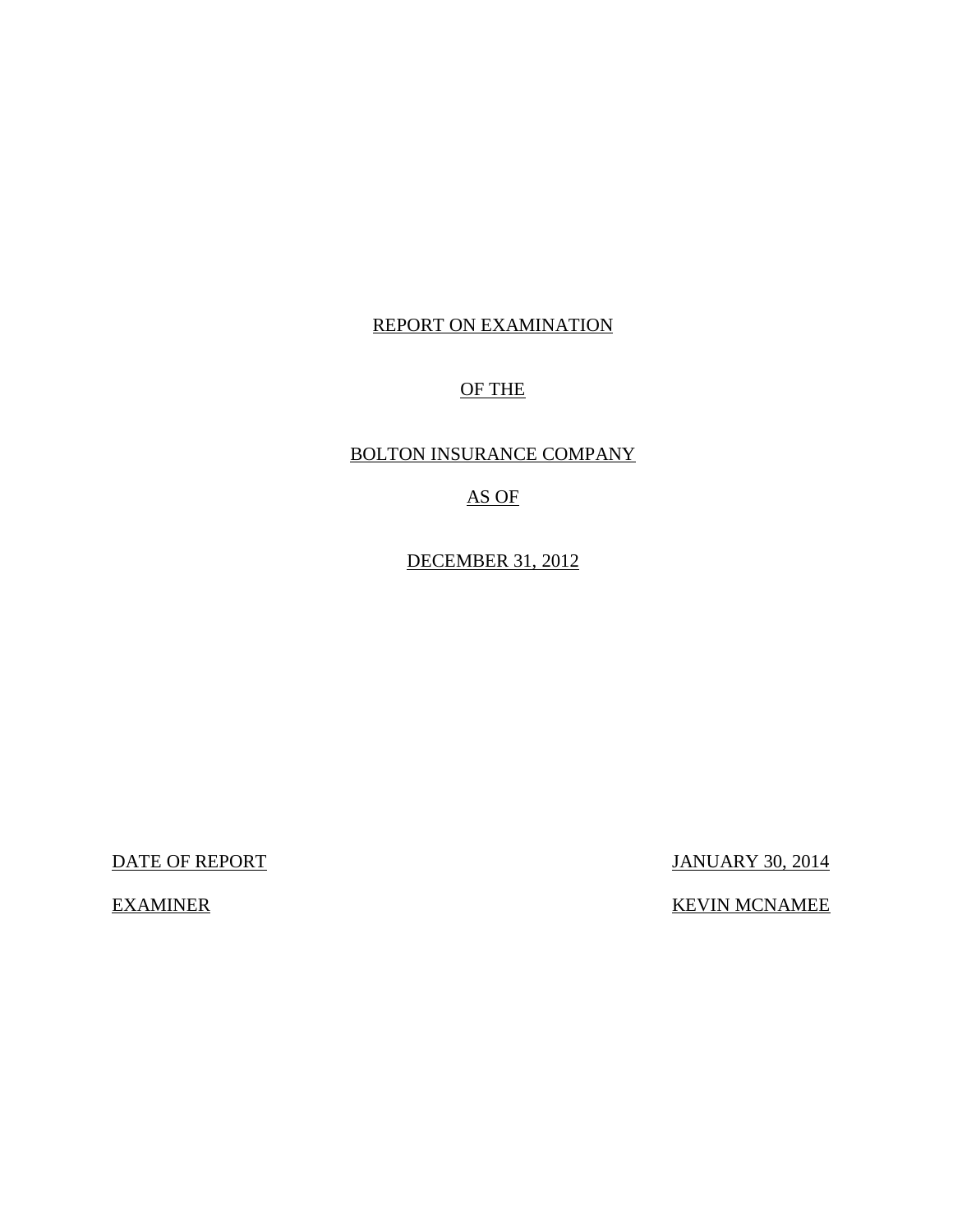## TABLE OF CONTENTS

## ITEM NO. PAGE NO.

| 1. | Scope of examination                                                                                                                                                                                                              | $\overline{2}$                                                                                  |
|----|-----------------------------------------------------------------------------------------------------------------------------------------------------------------------------------------------------------------------------------|-------------------------------------------------------------------------------------------------|
| 2. | Description of Company                                                                                                                                                                                                            | $\overline{2}$                                                                                  |
|    | A. Articles of incorporation<br>B. By-laws<br>C. Capital structure<br>D. Corporate records<br>E. Reinsurance<br>Management and control<br>F.<br>G. Certified public accountant and actuarial services<br>H. Growth of the Company | $\overline{c}$<br>$\overline{3}$<br>$\frac{3}{3}$<br>$\overline{3}$<br>$\overline{4}$<br>5<br>5 |
| 3. | <b>Financial statements</b>                                                                                                                                                                                                       | 6                                                                                               |
|    | A. Balance sheet<br>B. Statement of income<br>C. Capital and surplus account                                                                                                                                                      | 6<br>7<br>7                                                                                     |
| 4. | Losses and loss adjustment expenses                                                                                                                                                                                               | 8                                                                                               |
| 5. | Article 70 compliance                                                                                                                                                                                                             | 8                                                                                               |
| 6. | Organizational structure                                                                                                                                                                                                          | 8                                                                                               |
| 7. | Insurance program                                                                                                                                                                                                                 | 8                                                                                               |
| 8. | Compliance with prior report on examination                                                                                                                                                                                       | 10                                                                                              |
| 9. | Summary of comments and recommendations                                                                                                                                                                                           | 10                                                                                              |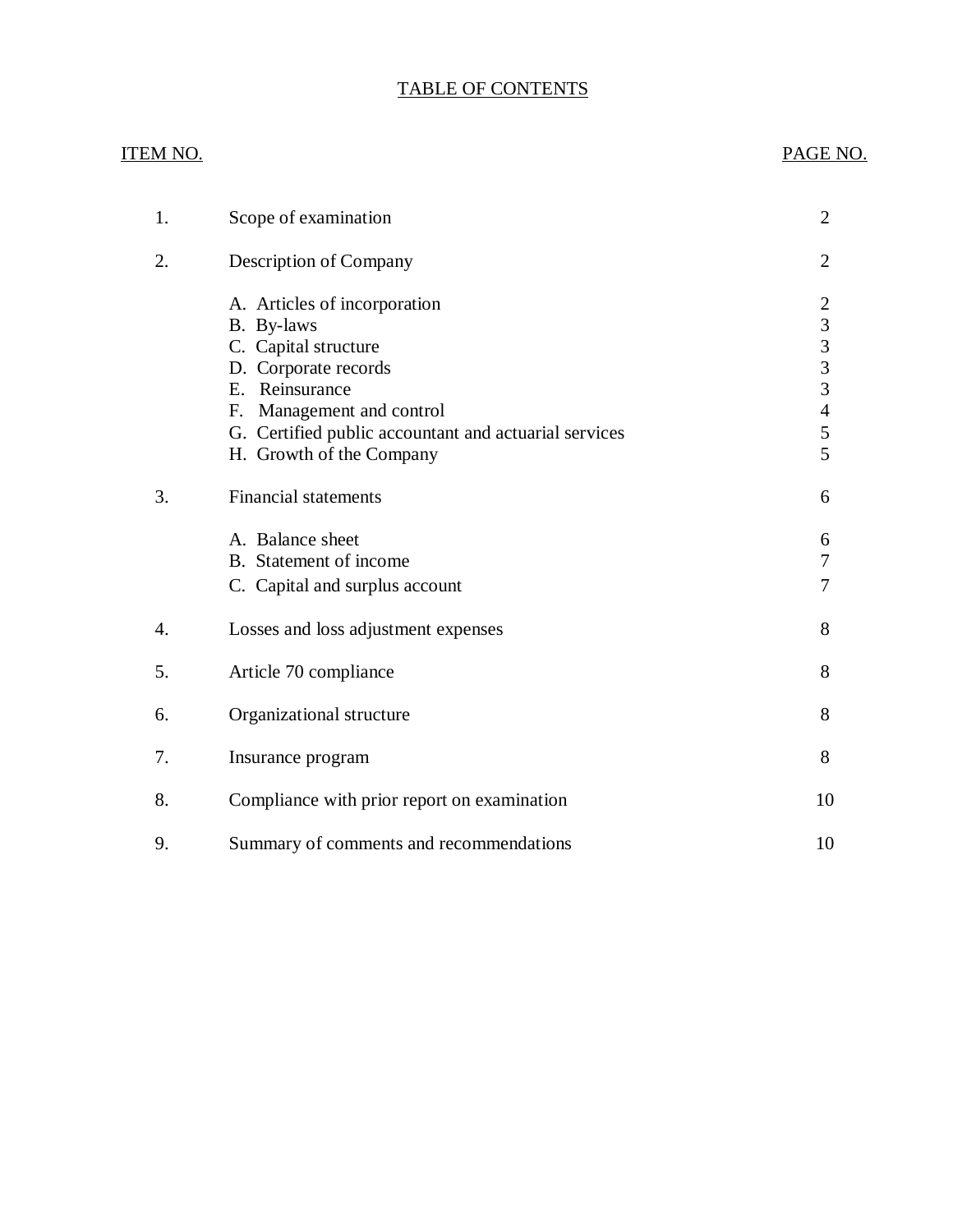

## NEW YORK STATE *DEPARTMENTof*  FINANCIAL SERVICES

Andrew M. Cuomo **Benjamin M. Lawsky** Governor Superintendent Superintendent Superintendent Superintendent Superintendent Superintendent Superintendent

Honorable Benjamin M. Lawsky January 30, 2014 Superintendent of Financial Services Albany, New York 12257

Sir:

Pursuant to the requirements of the New York Insurance Law, and in compliance with the instructions contained in Appointment Number 31047 dated December 18, 2013, attached hereto, I have made an examination into the condition and affairs of Bolton Insurance Company as of December 31, 2012, and submit the following report thereon.

Wherever the designation "the Company" appears herein without qualification, it should be understood to indicate Bolton Insurance Company. Wherever the designation "Parent" or "ITT" appears herein without qualification, it should be understood to refer to ITT Corporation.

Wherever the term "Department" appears herein without qualification, it should be understood to mean the New York State Department of Financial Services.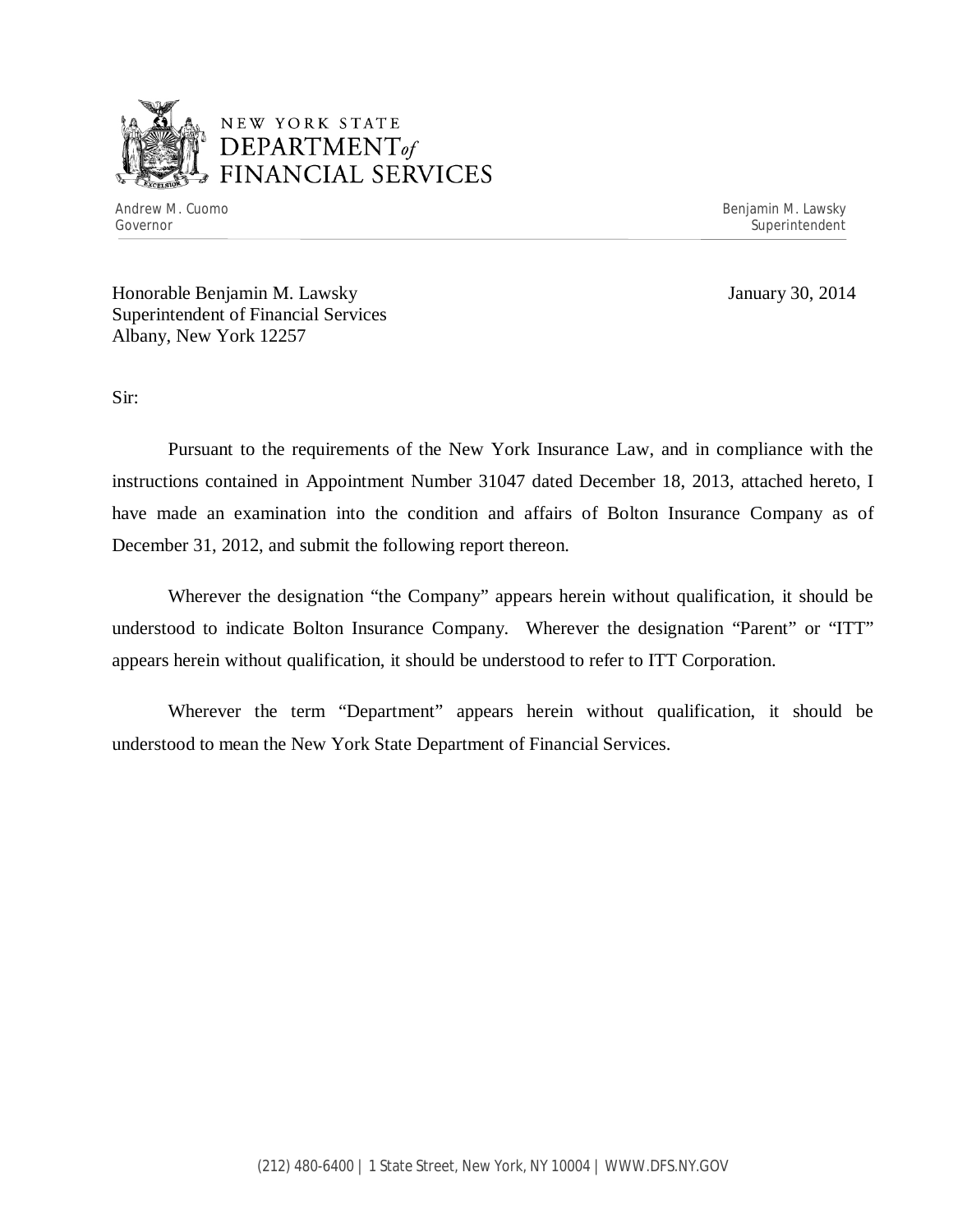#### 1. SCOPE OF EXAMINATION

<span id="page-3-0"></span>The examination covers the period from January 1, 2008 through December 31, 2012, and was limited in its scope to a review or audit of only those balance sheet items considered by this Department to require analysis, verification or description, including invested assets, and losses and loss adjustment expense reserves. The examination included a review of income, disbursements and Company records deemed necessary to accomplish such analysis or verification. Additionally, a review was performed to determine whether the captive insurer was operating within its by-laws, conforming with its plan of operation, as submitted to the New York State Department of Financial Services, and was in compliance with Article 70 of the New York Insurance Law.

Comments and recommendations are limited to those items requiring financial adjustment, procedural recommendations, or instances where the Company was not conforming to the application submitted to the Department or Article 70 of the New York Insurance Law.

The report utilized work performed by the Company's independent certified public accountants and its opining actuary to the extent considered appropriate.

#### **2. DESCRIPTION OF COMPANY**

The Company was incorporated under the laws of New York State as a captive insurance company on December 31, 2003 and commenced business on January 1, 2004. The Company is a wholly-owned subsidiary of ITT Corporation ("ITT"), a global engineering and manufacturing company specializing in as a supplier of pumps, systems and services to move, control and treatment of water and other fluids.

#### A. Articles of Incorporation

The Company is organized to transact the kinds of insurance specified in Sections 1113(a) and 1114 of the New York Insurance Law, subject at all times to the limitations on the business of pure captive insurance companies set forth in Article 70 of the New York Insurance Law.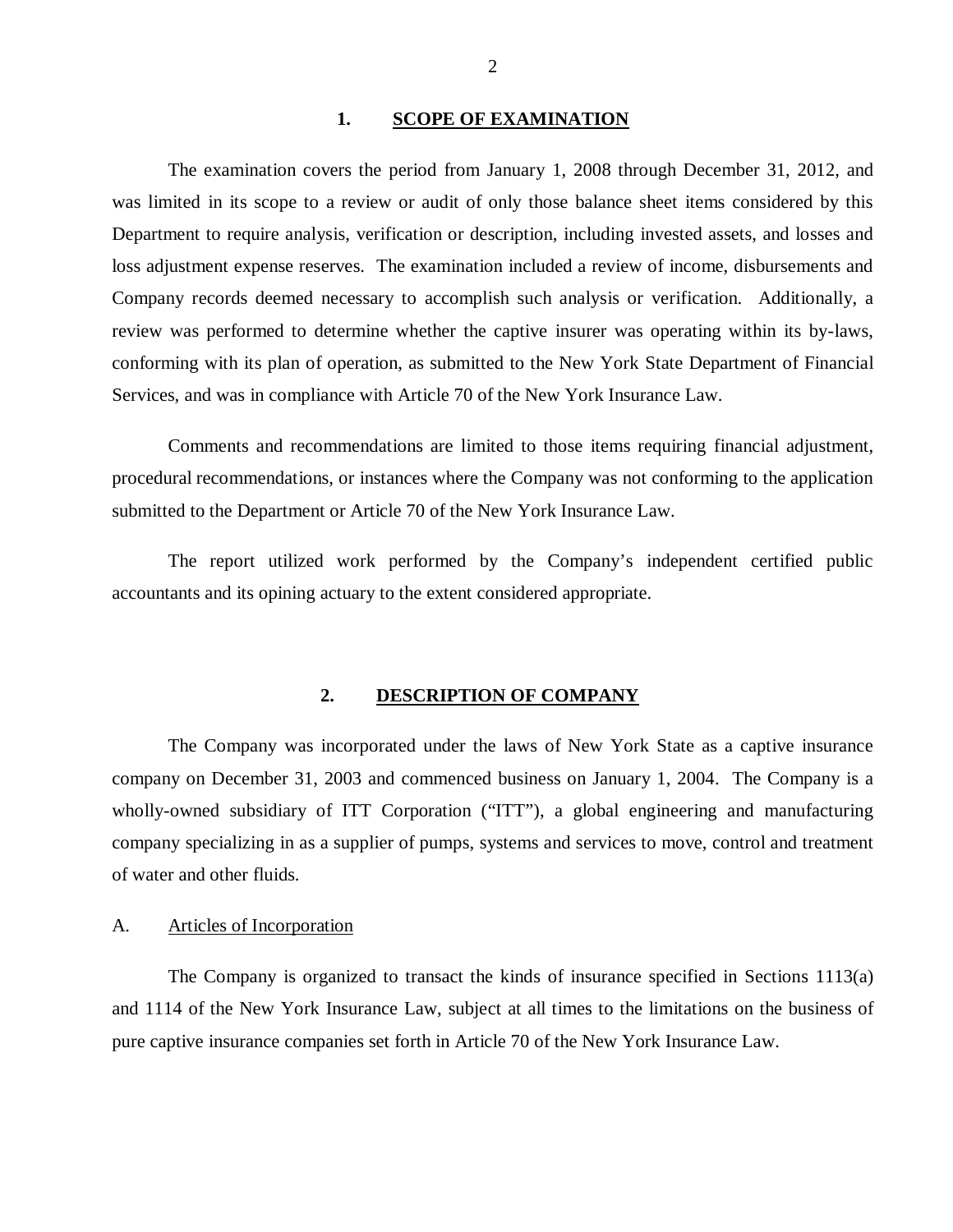#### <span id="page-4-0"></span>B. By-Laws

The examination revealed that the Company is in compliance with its by-laws in all material respects.

#### C. Capital Structure

As a pure captive insurance company incorporated as a stock insurer, the Company is required to maintain surplus as regards policyholders of not less than \$250,000, of which \$100,000 shall represent paid in capital pursuant to the provisions of Section  $7004(a)(1)$  of the New York Insurance Law.

As of December 31, 2011, the Company's paid in capital was \$100,000 consisting of 100,000 shares of \$1.00 par value per share common stock and its surplus as regards policyholders was \$1,310,274. In 2004, a promissory note of \$7,221,000 from ITT was issued to reflect the correct level of capitalization per the license application and is reported as contributed surplus.

#### D. Corporate Records

The corporate records reviewed appear to be substantially accurate and complete in all material respects.

#### E. Reinsurance

The Company participated in one assumed reinsurance agreement for the period ended December 31, 2012. Pursuant to the terms of the reinsurance agreement, the Company agreed to accept 100% of the first \$500,000 per occurrence, less the policy deductible, for insurance related jointly to Factory Mutual Insurance Company, an unaffiliated company domiciled in Rhode Island and FM Insurance Company, Ltd., an unaffiliated company domiciled in the United Kingdom. The contract contained the required standard clauses including an insolvency clause which meets the requirements of Section 1308 of the New York Insurance Law.

The Company did not engage any ceded reinsurance arrangements for the period under examination.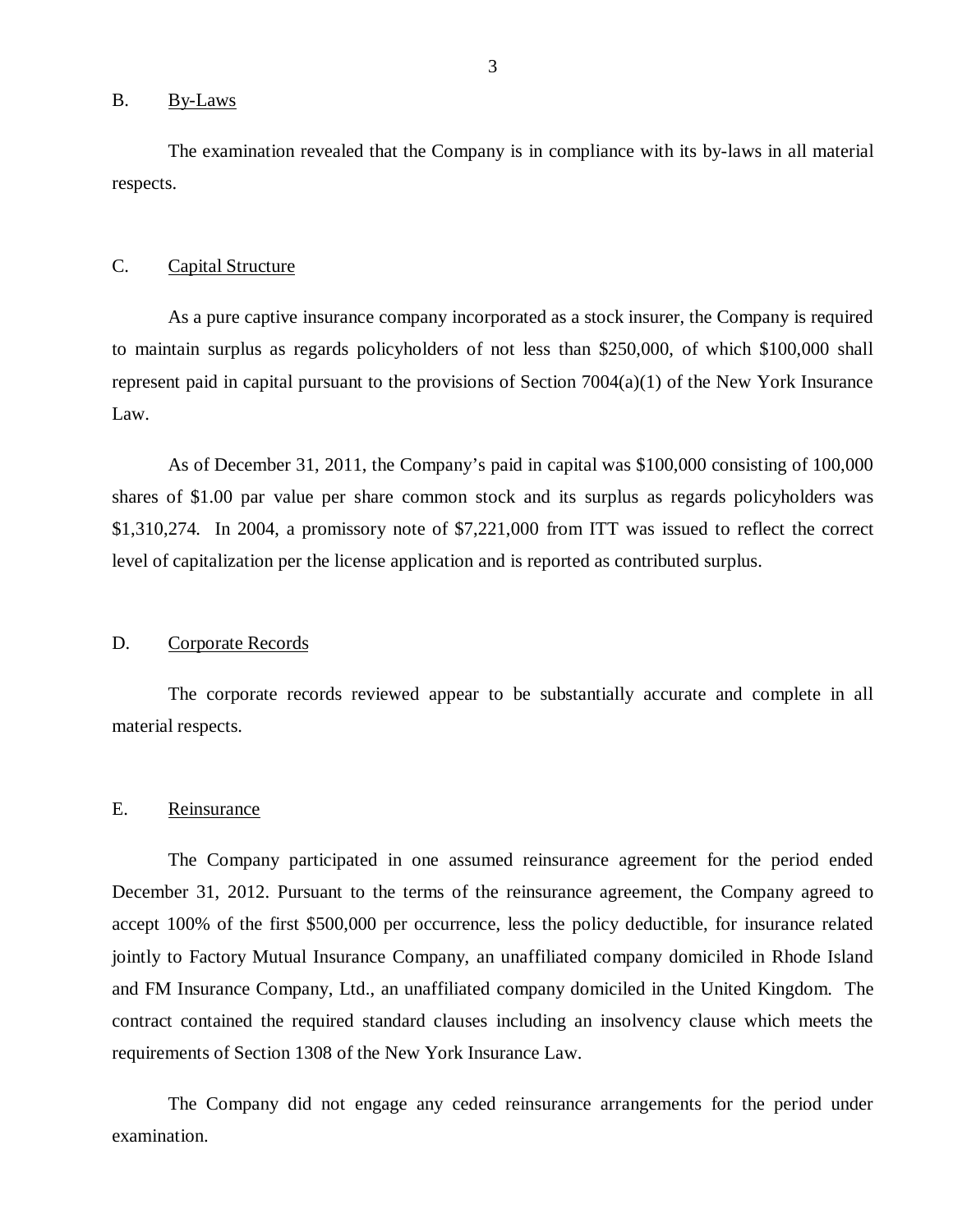#### <span id="page-5-0"></span>F. Management and Control

#### (i) Captive Manager

Section 7003(b)(4) of the New York Insurance Law provides that no captive insurer shall do any captive insurance business in this state unless it utilizes a captive manager resident in the State of New York that is licensed as an agent or broker under the provisions of the Article 21 of the New York Insurance Law, or any other person approved by the Superintendent.

The Company is managed by Aon Insurance Managers (USA) Inc. ("AIM"), a Vermont corporation. Effective December 31, 2010, Adrian Richardson was licensed as a captive manager on the behalf of AIM pursuant to Section 7003(b)(4)(B) of the New York Insurance Law. Effective January 1, 2004, the Company executed a captive services agreement with AIM. The agreement requires AIM to perform certain consulting and administrative services in connection with the operations of the Company, including maintaining the books and the records of the Company, assisting with certain underwriting functions, and administrating the day to day activities of the Company.

#### (ii) Board of Directors

Pursuant to the Company's by-laws, management of the Company is vested in a board of directors consisting of not less than three members, of which, at least two shall at all times be residents of New York State. At December 31, 2012, the board of directors was comprised of the following three members:

| Name and Residence | <b>Principal Business Affiliation</b> |
|--------------------|---------------------------------------|
| Karim Issa         | President,                            |
| Eastchester, NY    | <b>ITT</b> Corporation                |
| Colleen Ostroski   | Vice President & Treasurer,           |
| Eastchester, NY    | <b>ITT</b> Corporation                |
| <b>Fern Daves</b>  | Vice President & Secretary,           |
| Bronxville. NY     | <b>ITT</b> Corporation                |

During the period covered by this examination, the board met once each year. A review of the meeting minutes during the examination period indicated that all the board meetings were generally well attended.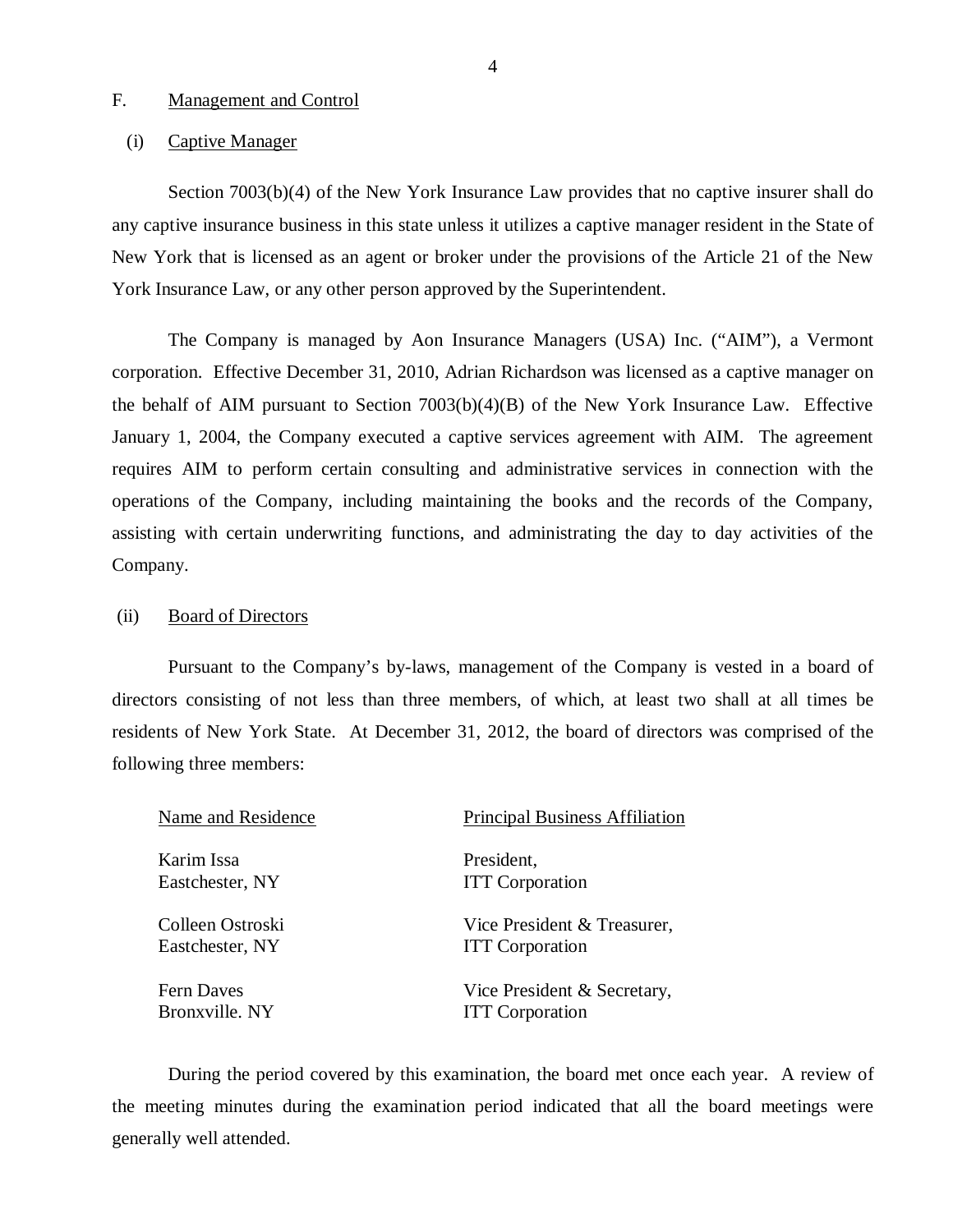<span id="page-6-0"></span>As of December 31, 2011, the principal officers of the Company were as follows:

| Name             | Title                      |
|------------------|----------------------------|
| Karim Issa       | President                  |
| Colleen Ostroski | Vice President & Treasurer |
| Fern Daves       | Vice President & Secretary |

#### G. Certified Public Accountant ("CPA") and Actuarial Services

The Company was audited by the independent CPA firm Deloitte & Touche, LLP located in Stamford CT, for the years 2011 – 2012. The opining actuary as of December 31, 2012 was Deloitte & Touche, LLP as well.

### H. Growth of Company

The following schedule sets forth a summary of the Company's significant financial information for the period covered by this examination:

|      | <b>Net Premiums</b> | Net           |              | Shareholders' |
|------|---------------------|---------------|--------------|---------------|
| Year | Earned              | Income        | Assets       | <b>Equity</b> |
| 2008 | \$23,778,792        | \$4,359,146   | \$68,094,124 | \$7,457,835   |
| 2009 | \$23,084,922        | \$(1,400,388) | \$73,011,042 | \$6,057,447   |
| 2010 | \$22,025,053        | \$1,502,827   | \$61,204,490 | \$7,560,274   |
| 2011 | $$(19,419,590)$ *   | 245,442)      | \$32,301,079 | \$7,314,832   |
| 2012 | \$7,813,100         | \$1,466,442   | \$34,683,557 | \$8,781,274   |

\* The negative earned premiums in 2011 is the result of a transaction whereby the Parent company separated two of its business segments into two independent, publicly traded companies. Pursuant to this transaction, the Company commuted \$39.1 million of loss reserves back to the Parent in exchange for \$38.9 million in earned premiums.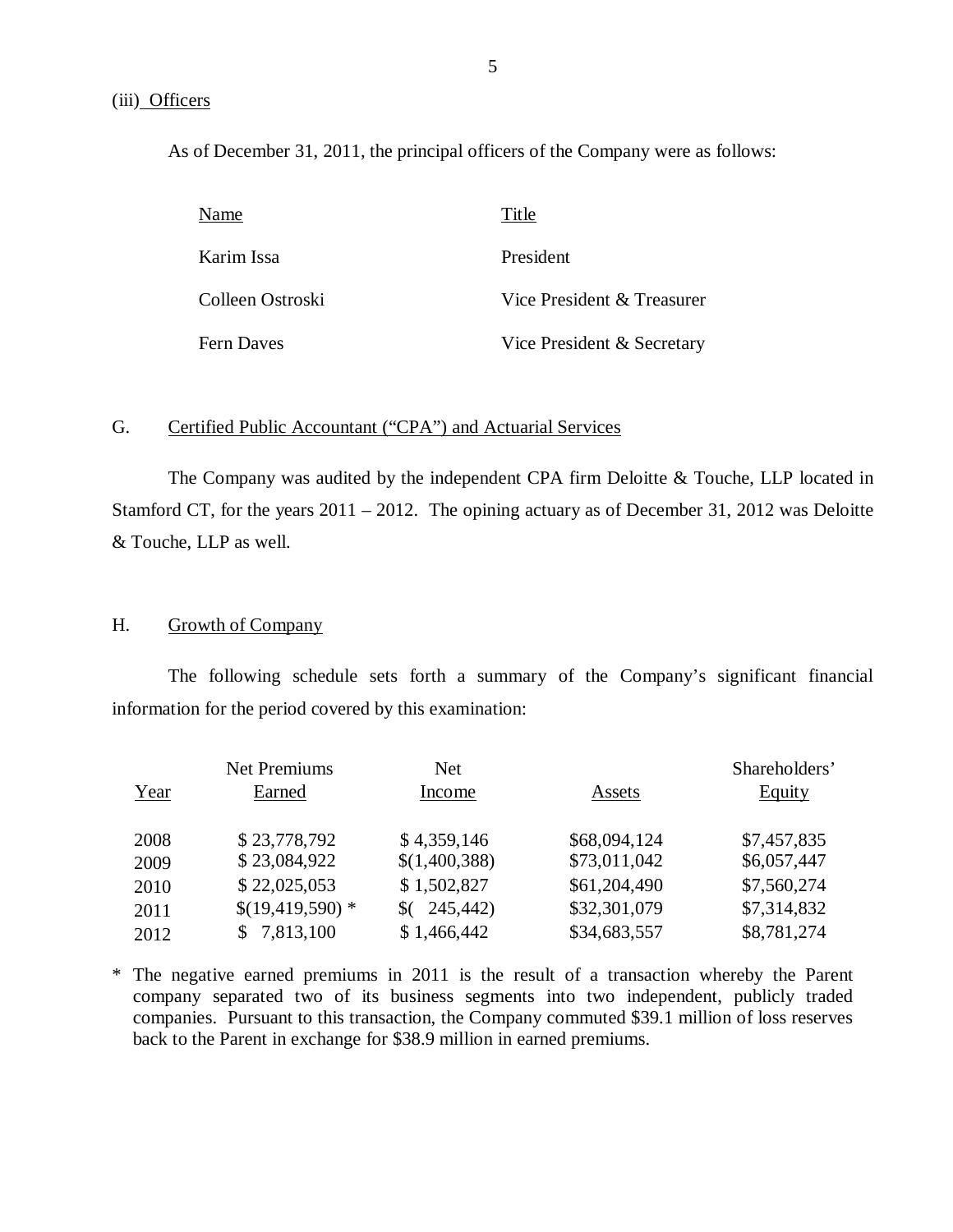#### **3. FINANCIAL STATEMENTS**

With the Department's permission, the Company's financial statements have been prepared in conformity with generally accepted accounting principles, which differ from statutory accounting principles prescribed or permitted by the Department for insurance companies. The Company's independent CPA firm concluded that the following financial statements present fairly, in all material respects, the Company's financial position as of December 31, 2012.

#### A Balance Sheet

| <b>Assets</b>                             |              |              |
|-------------------------------------------|--------------|--------------|
| Cash                                      | \$8,930,629  |              |
| Investments in and advances to affiliates | 8,309,230    |              |
| Accounts and premiums receivable          | 8,990,781    |              |
| Investment income due and accrued         | 4,418,980    |              |
| Deferred tax assets                       | 1,231,380    |              |
| Prepaids/Deferred acquisition cost        | 1,067,642    |              |
| Taxes receivable                          | 1,734,915    |              |
| <b>Total Assets</b>                       |              | \$34,683,557 |
| <b>Liabilities</b>                        |              |              |
| Losses and loss adjustment expenses       | \$18,123,519 |              |
| Accounts payable and accrued expenses     | 599,460      |              |
| Unearned premium                          | 7,179,304    |              |
| <b>Total liabilities</b>                  |              | \$25,902,283 |
| <b>Capital and Surplus</b>                |              |              |
| Paid in capital (par value)               | 100,000      |              |
| Contributed surplus                       | 7,371,000    |              |
| Surplus (accumulated earnings)            | 1,310,274    |              |
| Total capital and surplus                 |              | \$8,781,274  |
| Total liabilities, capital and surplus    |              | \$34,683,557 |

Note: Subsequent to the issuance of the December 31, 2008 financial statements, it was noted by Deloitte & Touche, LLP, that certain losses and loss adjustment expenses related to policies underwritten by the Company had been paid directly by the Parent company and had not been appropriately allocated to the Company. As a result, the 2008 balance sheet, statement of income and retained earnings and statement of cash flows, had been restated from amounts previously reported. The beginning retained earnings (deficit) for 2008 had been restated from \$(3,445,214) to \$(4,372,311) for amounts relating to the years ended December 31, 2007 and 2006. The cumulative effect of the restatement on Surplus was \$(927,097).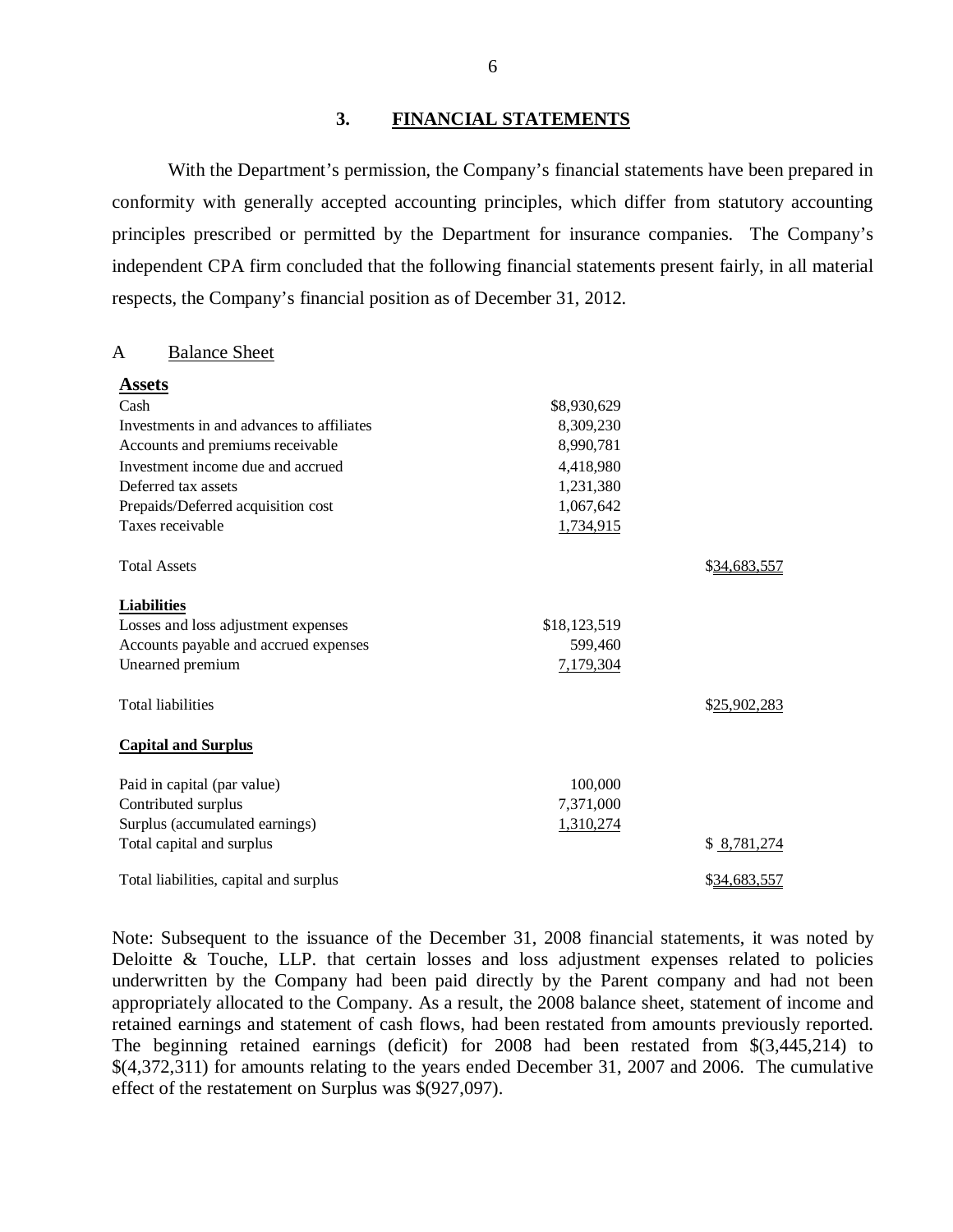## B. Statement of Income

The Company's capital and surplus increased \$5,682,585 during the five-year period detailed as follows:

## STATEMENT OF INCOME

## Underwriting Income

| Net premiums earned                                 | \$57,282,277 |              |
|-----------------------------------------------------|--------------|--------------|
| Other insurance income-Novation per Audit Report    | 38,911,769   |              |
|                                                     |              | \$96,194,046 |
| Deductions:                                         |              |              |
| Net losses and net loss adjustment expense incurred | \$32,479,286 |              |
| Other underwriting expenses (including Novation)    | 53,187,003   |              |
| Policy acquisition expenses                         | 5,864,448    |              |
| General and administrative                          | 851,382      |              |
| Total underwriting deductions                       |              | 92,382,118   |
| Net underwriting gain or (loss)                     |              | \$3,811,928  |
| Investment income                                   |              | 4,930,510    |
| Net income before tax                               |              | \$8,742,438  |
| Federal income tax expenses                         |              | 3,059,853    |
| Net income                                          |              | \$5,682,585  |

## C. Capital and Surplus Account

| Capital and surplus as of December 31, 2007 |                     |                      | \$4,025,786 |  |
|---------------------------------------------|---------------------|----------------------|-------------|--|
|                                             | Gains in<br>surplus | Losses in<br>surplus |             |  |
| Net income                                  | \$5,682,585         | S<br>$\overline{0}$  |             |  |
| Effect of 2008 restatement                  | $\theta$            | 927,097              |             |  |
| Net increase in surplus                     | \$5,682,585         | \$927,097            | \$4,755,488 |  |
| Capital and surplus as of December 31, 2012 |                     |                      | \$8,781,274 |  |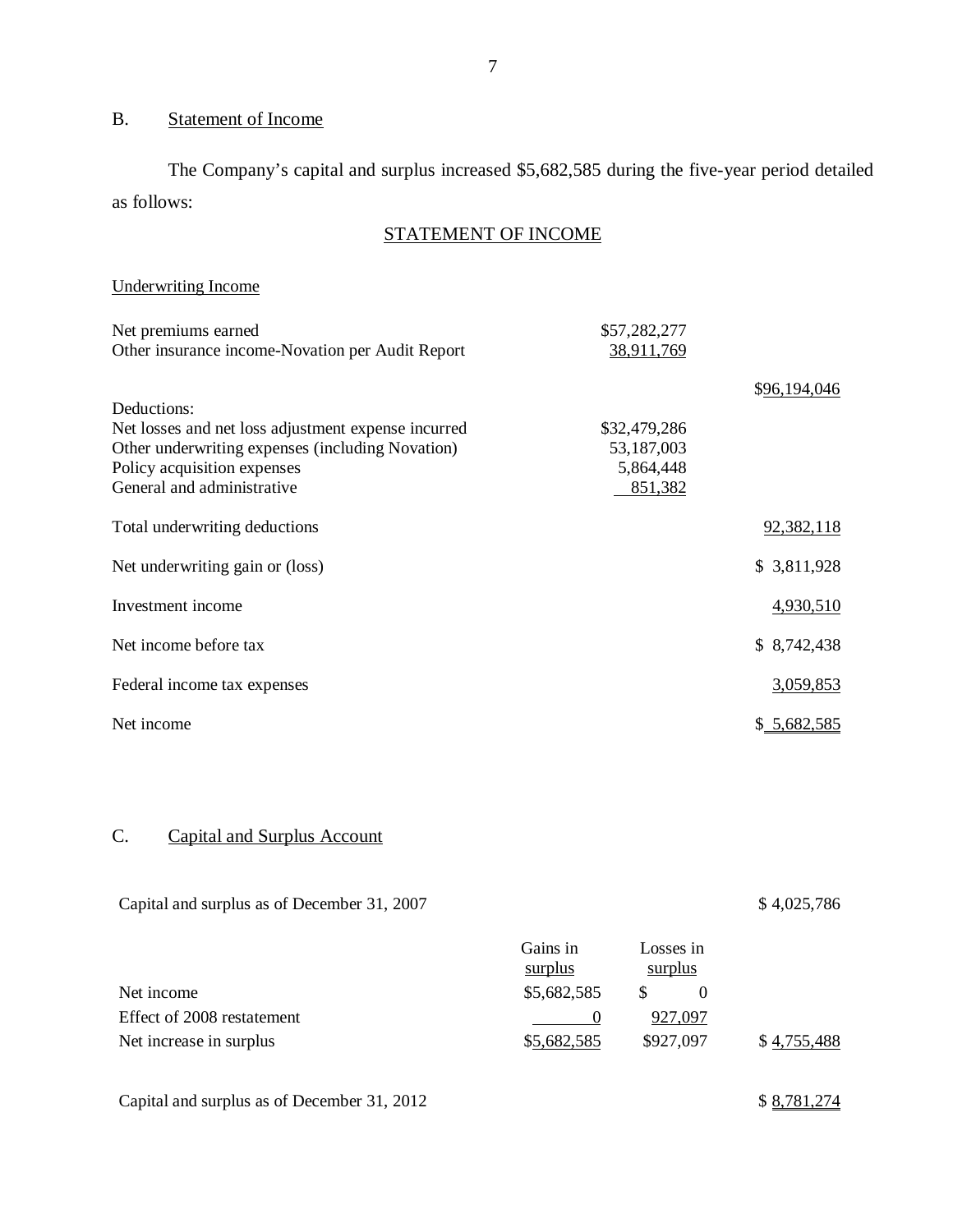#### **4. LOSSES AND LOSS ADJUSTMENT EXPENSES**

<span id="page-9-0"></span>As of December 31, 2012, the Company reported total loss and loss adjustment expense reserves of \$18,123,519. The Company's opining actuary noted the following in its Statement of Actuarial Opinion:

The Company's December 31, 2012 reserves identified herein:

- Meet the relevant requirements of the insurance laws of New York;
- Are computed in accordance with commonly accepted actuarial methods and are fairly stated in accordance with sound actuarial principles;
- Make reasonable provision for all the aggregate for all unpaid losses and loss adjustment expenses under the terms of the Company's policies;

#### **5. ARTICLE 70 COMPLIANCE**

Article 70 of the New York State Insurance Law is the governing section of the law for the formation and continued operation of captive insurers in New York State. A review was performed to test the Company's compliance with all applicable parts of Article 70 of the New York Insurance Law. No significant areas of non-compliance were found.

#### **6. ORGANIZATIONAL STRUCTURE**

The Company is a wholly-owned subsidiary of ITT Industries. The Company has no consolidating subsidiaries, special purpose entities, or other entities not consolidated but under common ownership.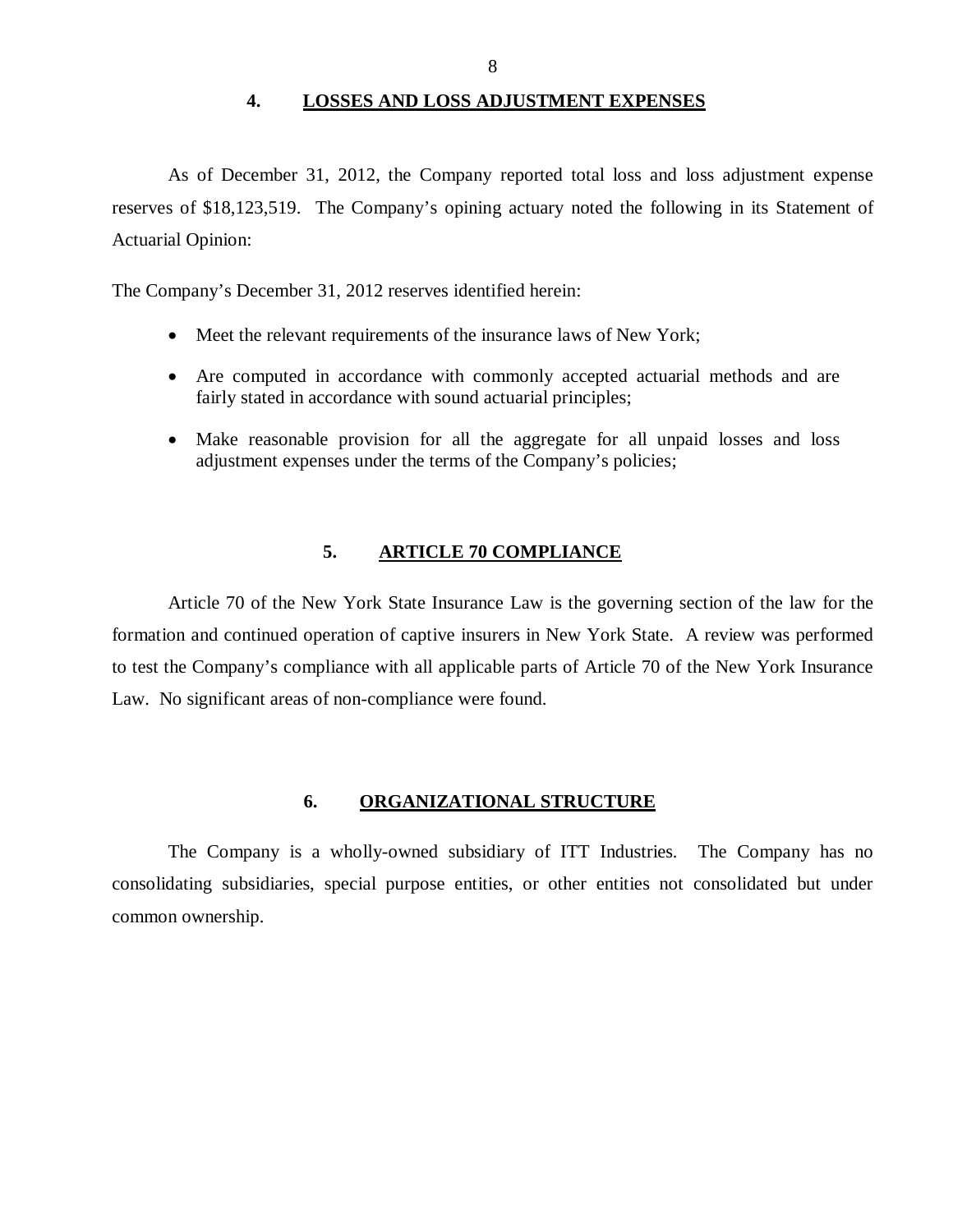## **7. INSURANCE PROGRAM**

As of December 31, 2012, the Company provided the following Contractual Indemnification insurance coverage, indemnifying the insured for deductible and/or retention amounts contained in an scheduled commercial insurance policy, to its Ultimate Parent, ITT Corporation:

| Policy coverage              | Limits                                                                                   | Policy period                          |
|------------------------------|------------------------------------------------------------------------------------------|----------------------------------------|
| <b>Automobile Liability</b>  | \$1,000,000 each occurrence for<br>Liability                                             | October 31, 2012 -<br>October 31, 2013 |
|                              | \$1,000,000 each occurrence for<br>No-Fault                                              |                                        |
|                              | \$1,000,000 each occurrence for<br><b>Uninsured Motorist</b>                             |                                        |
| <b>General Liability</b>     | \$1,000,000 each occurrence for<br><b>Bodily Injury and Property</b><br>Damage           | October 31, 2012 -<br>October 31, 2013 |
|                              | \$1,000,000 each Person or<br>Organization for Personal Injury<br>and Advertising Injury |                                        |
|                              | $$1,000,000$ per claim for<br><b>Employee Benefits</b>                                   |                                        |
| <b>Workers' Compensation</b> | $$1,000,000$ per occurrence for<br>Bodily Injury by Accident/No<br>Policy aggregate      | October 31, 2012 -<br>October 31, 2013 |
|                              | \$1,000,000 each Person for<br>Bodily Injury by Accident/No<br>Policy aggregate          |                                        |

9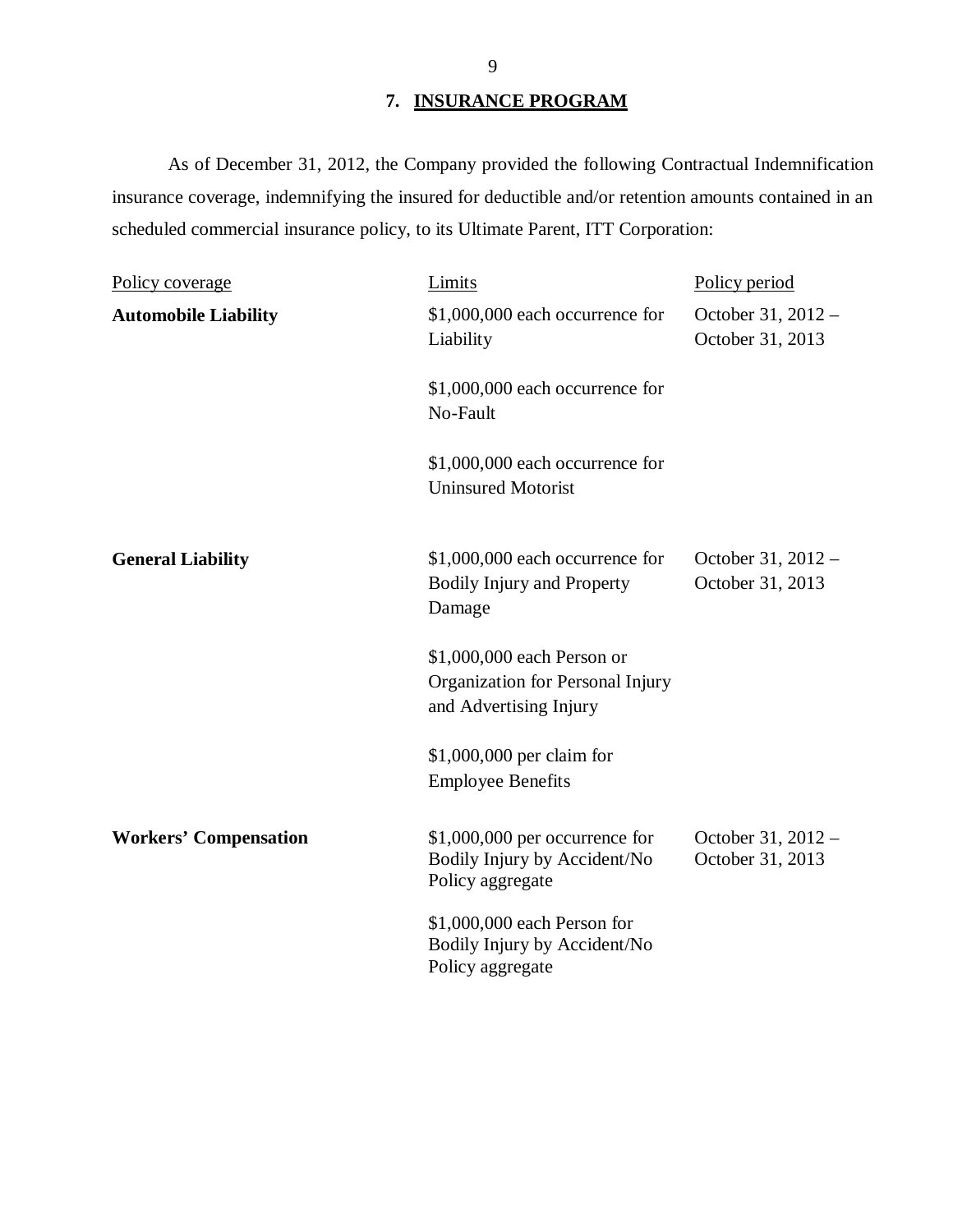## <span id="page-11-0"></span>ITEM PAGE NO.

### A. Management – Board of Directors

i. It is recommended that the board members who are unable or 5 unwilling to attend meetings consistently should resign or be replaced.

The Company has complied with this recommendation.

ii. It is recommended that the Company comply with charter and by-laws 6 and Section 7005(g) of the New York Insurance Law by requiring that at least two of its directors be residents of the state of New York.

The Company has complied with this recommendation.

B. Losses and Loss Adjustment Expense

This examination reiterates the CPA's recommendation in regard to 9 the Company taking the necessary steps to monitor the reporting of its property losses.

The Company has complied with this recommendation.

### **9. SUMMARY OF COMMENTS AND RECOMMENDATIONS**

This report contains no comments or recommendations.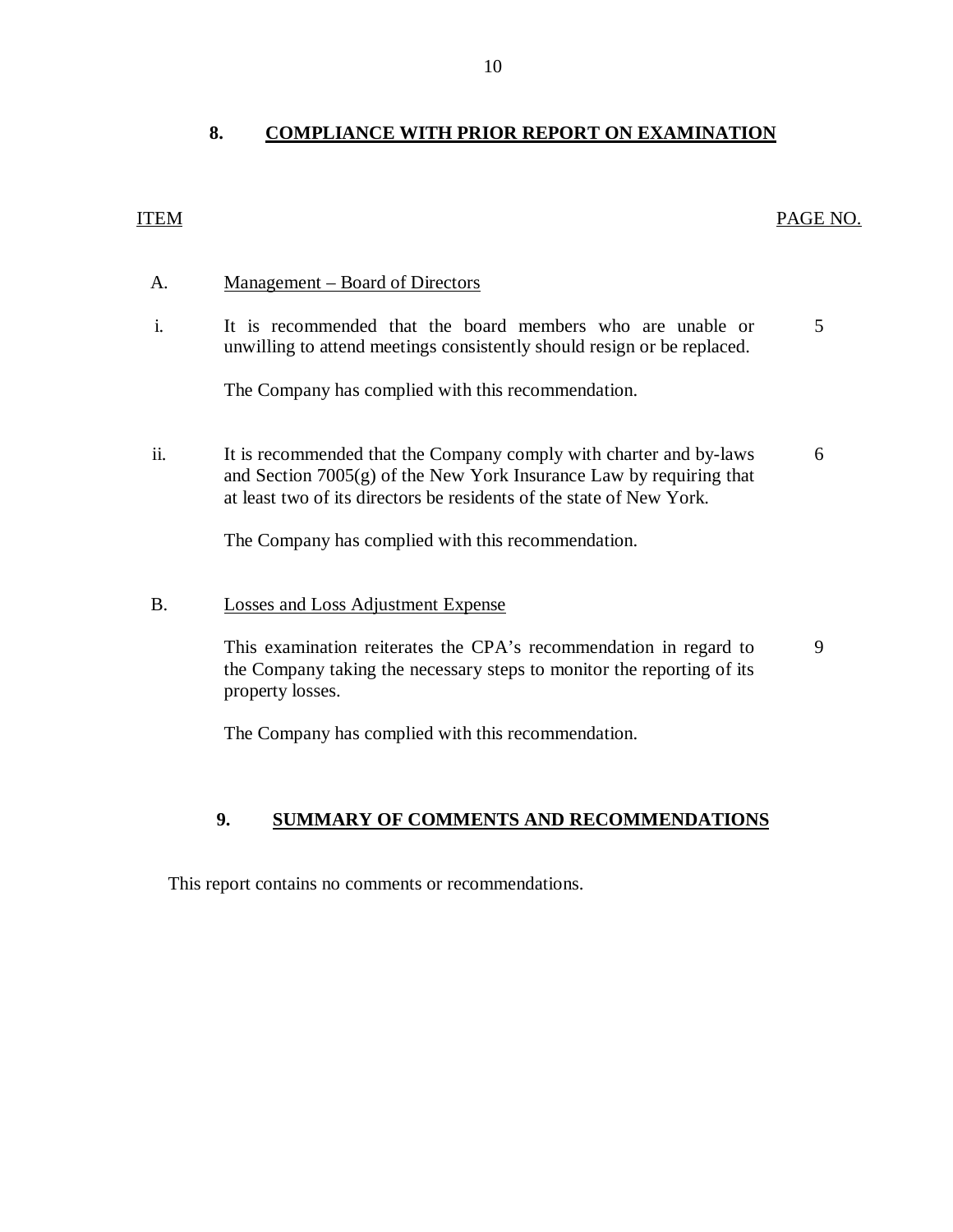Respectfully submitted,

 $/s/$ 

Kevin McNamee Senior Insurance Examiner

STATE OF NEW YORK ) )ss: COUNTY OF NEW YORK )

KEVIN MCNAMEE, being duly sworn, deposes and says that the foregoing report, subscribed by him, is true to the best of his knowledge and belief.

 $\frac{1}{\sqrt{S}}$ 

Kevin McNamee

Subscribed and sworn to before me

this day of , 2014.